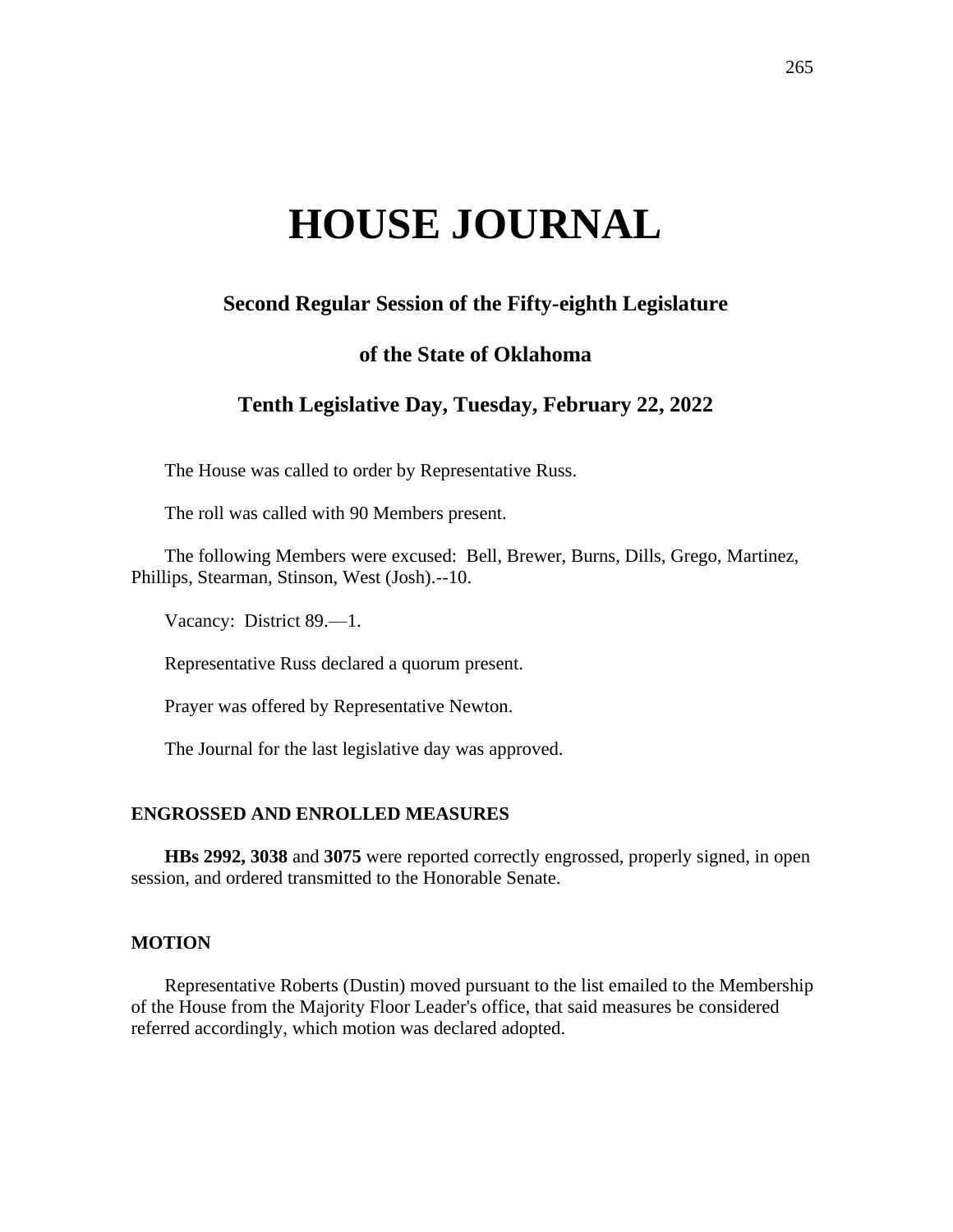# **MEASURES REASSIGNED**

The following measures were reassigned:

| HB 1067 - Withdrawn from Rules and referred to Veterans and Military Affairs.            |
|------------------------------------------------------------------------------------------|
| <b>HB 1512</b> – Withdrawn from Rules and referred to Agriculture and Rural Development. |
| <b>HB 1905</b> – Withdrawn from Rules and referred to Public Health.                     |
| <b>HB 2768</b> – Withdrawn from Rules and referred to Common Education.                  |
| HB 2852 - Withdrawn from Rules and referred to Appropriations and Budget.                |
| <b>HB 3062</b> – Withdrawn from Rules and referred to County and Municipal Government.   |
| HB 3080 - Withdrawn from Technology and referred to Rules.                               |
| <b>HB 3082</b> – Withdrawn from Appropriations and Budget and referred to Rules.         |
| HB 3088 – Withdrawn from Rules and referred to Appropriations and Budget.                |
| <b>HB 3092</b> – Withdrawn from Rules and referred to Common Education.                  |
| HB 3137 – Withdrawn from Appropriations and Budget and referred to Rules.                |
| HB 3141 - Withdrawn from Rules and referred to Alcohol, Tobacco and Controlled           |
| Substances.                                                                              |
| <b>HB 3149</b> – Withdrawn from Public Health and referred to Rules.                     |
| <b>HB 3151</b> – Withdrawn from Public Health and referred to Rules.                     |
| <b>HB 3153</b> – Withdrawn from Rules and referred to Elections and Ethics.              |
| <b>HB 3154</b> – Withdrawn from Rules and referred to Elections and Ethics.              |
| <b>HB 3157</b> – Withdrawn from Rules and referred to County and Municipal Government.   |
| <b>HB 3186</b> – Withdrawn from Insurance and referred to Rules.                         |
| <b>HB 3205</b> – Withdrawn from Rules and referred to Criminal Justice and Corrections.  |
| <b>HB 3394</b> – Withdrawn from Rules and referred to Energy and Natural Resources.      |
| <b>HB 3427</b> – Withdrawn from Insurance and referred to Rules.                         |
| HB 3439 - Withdrawn from Rules and referred to Agriculture and Rural Development.        |
| HB 3543 – Withdrawn from Rules and referred to Higher Education and Career Tech.         |
| <b>HB 3552</b> – Withdrawn from Rules and referred to Common Education.                  |
| <b>HB 3674</b> – Withdrawn from Rules and referred to Transportation.                    |
| <b>HB 3686</b> – Withdrawn from Appropriations and Budget and referred to Rules.         |
| <b>HB 3691</b> – Withdrawn from Rules and referred to Business and Commerce.             |
| HB 3702 – Withdrawn from Technology and referred to Judiciary - Criminal.                |
| HB 3811 – Withdrawn from Rules and referred to Banking, Financial Services and           |
| Pensions.                                                                                |
| <b>HB 3872</b> – Withdrawn from Rules and referred to Common Education.                  |
| <b>HB 3936</b> – Withdrawn from Rules and referred to Judiciary - Civil.                 |
| <b>HB 3941</b> – Withdrawn from Rules and referred to Judiciary - Civil.                 |
| <b>HB 3955</b> – Withdrawn from Rules and referred to Judiciary - Civil.                 |
| HB 4001 - Withdrawn from Rules and referred to Judiciary - Civil.                        |
| HB 4031 – Withdrawn from Rules and referred to Appropriations and Budget.                |
| <b>HB 4119</b> – Withdrawn from Rules and referred to Public Safety.                     |
| HB 4150 – Withdrawn from Rules and referred to Transportation.                           |
| HB 4218 – Withdrawn from Rules and referred to Appropriations and Budget.                |
| HB 4352 – Withdrawn from Rules and referred to Criminal Justice and Corrections.         |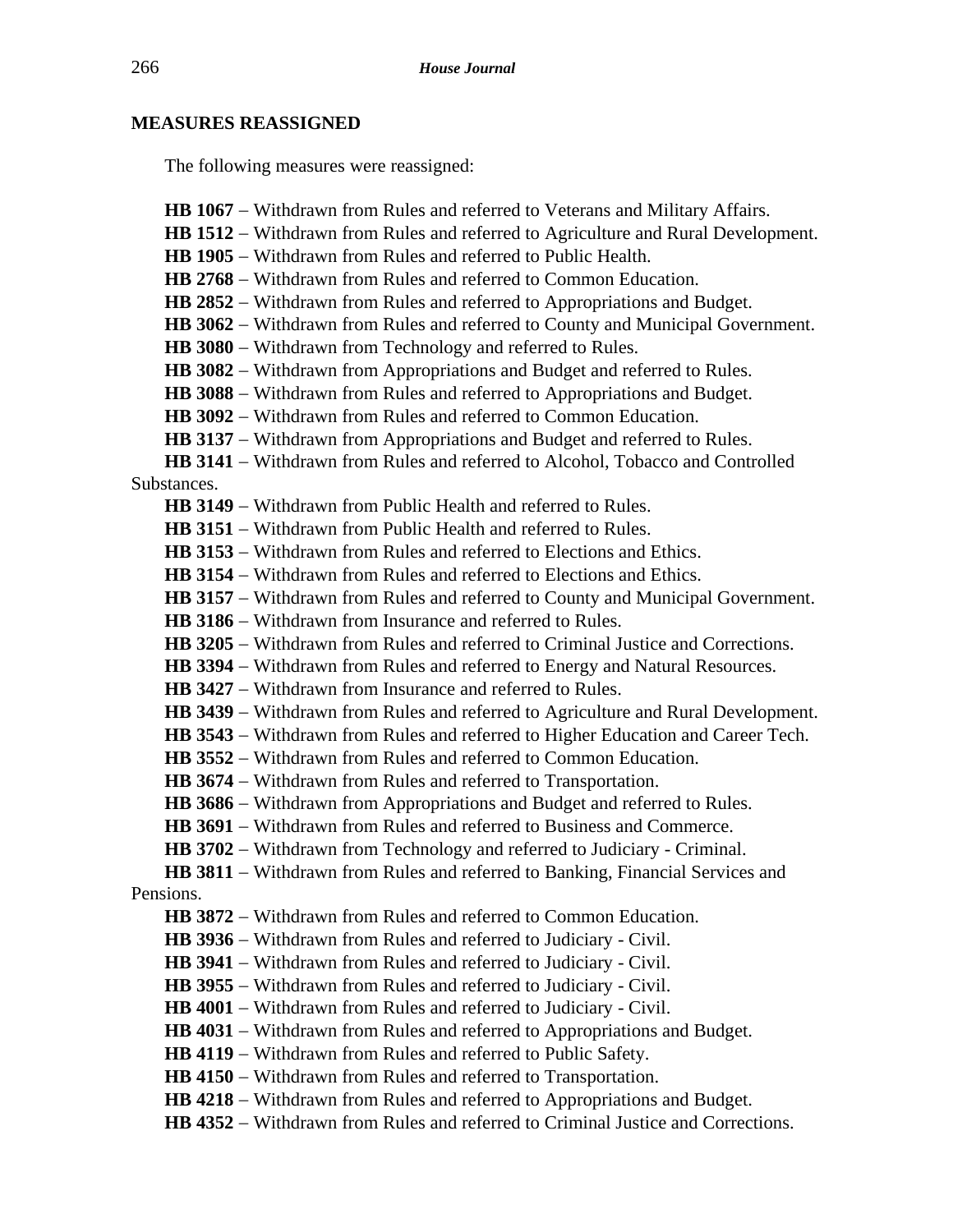- **HB 4353** − Withdrawn from Rules and referred to Criminal Justice and Corrections.
- **HB 4369** − Withdrawn from Rules and referred to Judiciary Criminal.
- **HB 4395** − Withdrawn from Rules and referred to Criminal Justice and Corrections.
- **HB 4398** − Withdrawn from Rules and referred to Criminal Justice and Corrections.
- **HB 4403** − Withdrawn from Rules and referred to Agriculture and Rural Development.

#### **MESSAGES FROM THE SENATE**

Announcing the passage of **SBs 1108, 1168, 1284, 1340, 1361, 1416** and **1536**. The above measures were introduced and read for the first time.

**SB 1108** − By Bergstrom of the Senate and Hasenbeck of the House.

An Act relating to school finances; amending 70 O.S. 2021, Section 3-117.3, which relates to the School Finance Review Commission; directing the commission to conduct a review of certain matters; providing an effective date; and declaring an emergency.

**SB 1168** − By Rosino of the Senate and Kannady of the House.

An Act relating to property; authorizing use of certain contingency for real estate contracts; providing for codification; and providing an effective date.

**SB 1284** − By Stanley of the Senate and Baker of the House.

An Act relating to higher education; repealing 70 O.S. 2021, Section 7001, which relates to creation of a dyslexia teacher training pilot program; and providing an effective date.

**SB 1340** − By Hall of the Senate and Kannady of the House.

An Act relating to the Uniform Testamentary Additions to Trusts Act; amending 84 O.S. 2021, Section 301, which relates to devises or bequests by will to trustee of trust established by written instrument; creating exception to certain provisions; specifying applicability of certain provisions; authorizing devise of property by will to certain trusts; prohibiting invalidation of devise due to certain trust characteristics; requiring administration and disposition of property by terms of trust to which property was devised; requiring lapse of certain devise upon revocation or termination of trust; repealing 84 O.S. 2021, Section 302, which relates to effect of act; and providing an effective date.

**SB 1361** − By Hall of the Senate and Moore of the House.

An Act relating to securities; amending 17 O.S. 2021, Section 188, which relates to applicability of Securities title; updating statutory reference; amending 18 O.S. 2021, Section 437.27, which relates to Securities act exemption; updating statutory reference; amending 36 O.S. 2021, Sections 6034, 6035, and 6061, which relate to sale and transfer of securities and separate accounts; updating statutory references; amending 71 O.S. 2021, Sections 1-102 and 1-103, which relate to general provisions of the Oklahoma Uniform Securities Act of 2004; modifying definitions; updating and adding statutory references; amending 71 O.S. 2021, Sections 1-201, 1-202, 1-203, and 1-204, which relate to exemptions from registration of securities; modifying requirements for certain exemptions; updating statutory references; amending 71 O.S. 2021, Sections 1-301, 1-302, 1-303, 1-304, 1-305, 1-306, 1-307, and 1-308, which relate to registration of securities and notice of filing of federal covered securities; requiring certain notice filing; specifying requirements for certain notice filing; updating statutory references; amending 71 O.S. 2021, Section 1-402, 1-403, 1-404, 1-405, 1-406, 1-407, 1-408, 1-409, 1-410, and 1-411, which relate to broker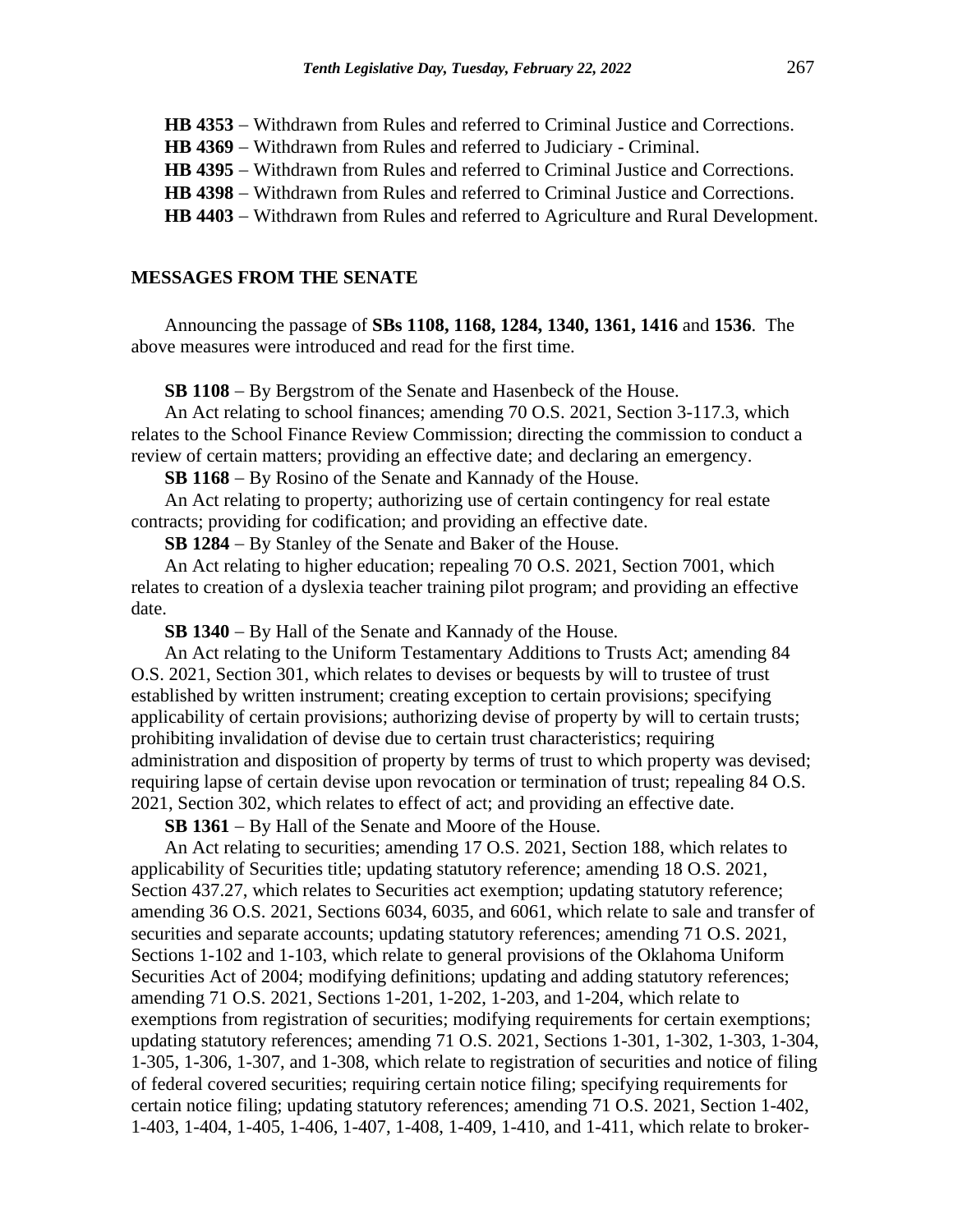dealers, agents, investment advisers, investment adviser representatives, and federal covered investment advisers; modifying exception to certain exemption; modifying time period for person to request certain hearing; updating statutory references; amending 71 O.S. 2021, Sections 1-504, 1-508, 1-509, and 1-510, which relate to fraud and liabilities; updating statutory references; amending 71 O.S. 2021, Sections 1-601, 1-604, 1-605, 1-606, 1-607, 1-608, 1-610, and 1-612, which relate to administration and judicial review; adding exception to certain disclosure requirement; removing exemption from certain service; establishing procedures for certain hearing request; providing for confidentiality of certain records; adding fee for certain late notice filing; updating statutory references; amending 71 O.S. 2021, Sections 803, 807, 809, 811, 814, 824, 825, 826, and 828, which relate to the Oklahoma Business Opportunity Sales Act; modifying requirements for certain offers or sales; modifying filing requirements for certain registration; authorizing court to issue certain orders in actions for certain violations; updating statutory references; amending 85 O.S. 2021, Section 398, which relates to group self-insurers; updating statutory reference; amending 85A O.S. 2021, Section 102, which relates to workers' compensation selfinsurance; updating statutory reference; and providing an effective date.

**SB 1416** − By David, Dossett (J.J.) and Jett of the Senate and Miller of the House.

An Act relating to higher education; amending 70 O.S. 2021, Section 3247, which relates to in-state status for military personnel and their dependents; providing in-state status for certain persons; updating references; providing an effective date; and declaring an emergency.

**SB 1536** − By Weaver of the Senate and Ford of the House.

An Act relating to the Criminal Justice Reclassification Coordination Council; repealing 22 O.S. 2021, Section 1701, which relates to the classification of felony crimes; and providing an effective date.

## **CHANGE IN AUTHORSHIP**

The following measure had a change in principal House author:

**HB 4138 -** Remove Representative May as principal House author and substitute with Representative Roberts (Sean)

## **COMMITTEE REPORTS**

The following were reported by the committees named, ordered printed and placed on the Calendar unless otherwise indicated:

DO PASS:

**HB 3209** − County and Municipal Government, Coauthored by Representative(s) Lawson

**HB 3505** − Banking, Financial Services and Pensions, Authored by Senator Montgomery (principal Senate author)